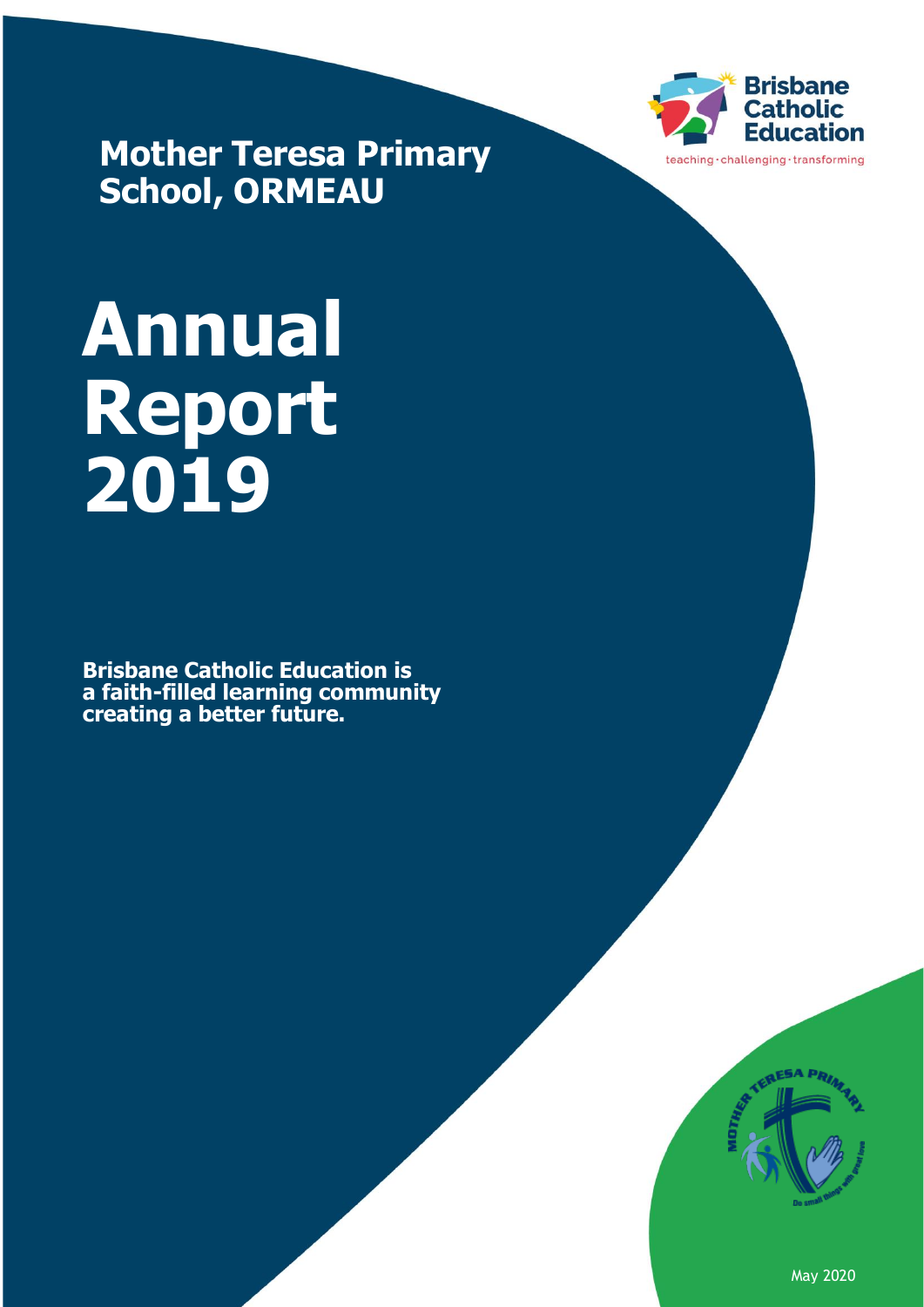# Contact information

| <b>School</b>         | Mother Teresa Primary School           |  |  |
|-----------------------|----------------------------------------|--|--|
| <b>Postal address</b> | 169 Eggersdorf Road, ORMEAU, QLD, 4208 |  |  |
| <b>Phone</b>          | $(07)$ 5549 5000                       |  |  |
| <b>Email</b>          | pormeau@bne.catholic.edu.au            |  |  |
| <b>School website</b> | www.motherteresa.gld.edu.au            |  |  |
| <b>Contact Person</b> | Leigh Mirto - Principal                |  |  |

# **Principal's foreword**

The 2019 Annual Report presents information for reporting requirements and informs the wider community of our school's operations and achievements through the year. The report includes information on the school's profile, curriculum delivery, social climate, school funding, workforce composition and student performance.

#### **School progress towards its goals in 2019**

2019 saw improvements at Mother Teresa Primary School in the effective teaching practices aligned with BCE expected practices. This in turn has led to the extensive and effective monitoring of student achievement with a whole school focus on literacy. Students demonstrated a positive growth in their learning as evidenced by the data collected through methods adopted by the whole school. Although not all targets were met through Literacy Monitoring Tools for reading (p-2) and writing (3-6). Student growth was evident with this being a focus of continued improvement in 2020.

Students in years 4-6 now have digital devices at a ratio of 1:1. This is part of the ongoing budget to be carried forward as the students enter these grades. The device of choice is the iPad with connected keyboard and has been of great benefit in growing the digital literacy and ICT capabilities of all students. Students in Prep to 3 have a smaller ratio of device to student which has been beneficial as being part of the classrooms resources and fostering collaborative approached to learning.

Supported curriculum planning in Religious Education has been achieved via the Assistant Principal Religious Education having active and visible leadership within the classrooms and building teacher capacity of classroom teachers through a strategic approach to the release of staff for professional development.

| Goal                                                                                                                                                                                                                                                          | <b>Progress</b> |
|---------------------------------------------------------------------------------------------------------------------------------------------------------------------------------------------------------------------------------------------------------------|-----------------|
| By the end of 2019, there will have been practices put in place to support<br>and grow teacher capacity in the consistent use of the BCE expected and<br>effective practices, so that, monitoring data reflects positive learning growth<br>for all students. | Achieved        |
| Implement a 1:1 digital devices in Year 4-6, 1:2 digital devices in Years 2-3<br>and 1:3 digital devices in Years prep- One                                                                                                                                   | Achieved        |
| By the end of 2019 Mother Teresa School will have met the BCE Monitoring<br>tool targets in reading $(p-2)$ and writing $(3-6)$                                                                                                                               | Not Achieved    |
| Supported Curriculum Planning in RE to ensure rigour and student<br>engagement and achievement in knowing the faith and living the faith                                                                                                                      | Achieved        |
| By the end of 2019 we will have commenced initiatives as part of a long term<br>plan to meet and expand with the expected growth in Ormeau                                                                                                                    | Achieved        |

#### **Future outlook**

The explicit improvement agenda for 2020 will focus on gaining improvements in:

• embedding Catholic perspectives; there will be a measurable increase of active participation by all community members in celebrations of school liturgies and events; and whole school mass will be a standard for each term.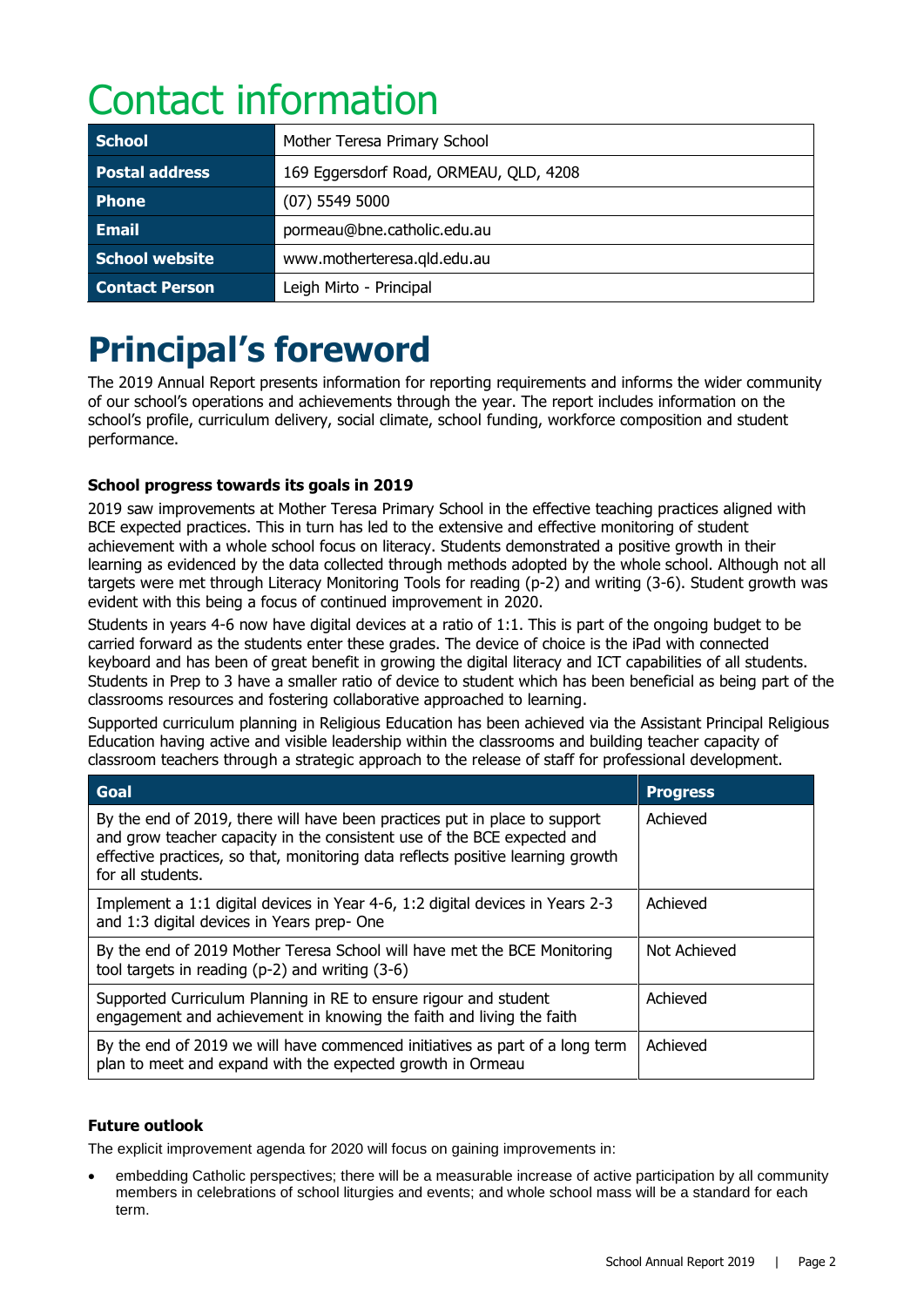- having evidence of differentiation in documentation, implementation and assessment; commencing work on PB4L and having a clear and explicit core MTS pedagogy which is consistently evident in every learning space.
- showing a measurable improvement to the physical environment of the learning spaces to reflect with MTS pedagogical practices; an expanded curriculum resources including the creation of a STEM centre in the school.

### **Our school at a glance**

#### **School profile**

Mother Teresa Primary School is a catholic school administered through Catholic Education Archdiocese of Brisbane.

**Coeducational or single sex:** Coeducational

Year levels offered in 2019: Primary

#### **Student enrolments for this school:**

|      | <b>Total</b> | <b>Girls</b> | <b>Boys</b> | <b>Aboriginal and</b><br><b>Torres Strait</b><br><b>Islander</b><br>students |
|------|--------------|--------------|-------------|------------------------------------------------------------------------------|
| 2019 | 218          | 112          | 106         | o                                                                            |

Student counts are based on the Census (August) enrolment collection.

#### **Characteristics of the student body**

Our students come mostly from Ormeau itself or suburbs to the south. We have a wide range of cultural backgrounds represented in our student body. Students come largely from a dual income family, and as a newer school in a growing community, many of our families are first home buyers with young families. Like all schools in our modern era, our children are very comfortable and confident with the use of Information Communication Learning Technologies, which is heavily supported in our classrooms. Being located in the semi rural Ormeau setting, our children are able to enjoy a lot of outdoor play

environments and recreation areas and are very responsive to a 'hands on' approach to learning. Parents at our school are very supportive and actively engaged in children's learning through in-class assistance, serving on the School Board or Parents and Friends, or even through volunteering in the school tuckshop.

As a small and developing school all children in our school know each other, and this leads to the development of great community spirit, and also helps us assist the children in managing social situations when they arise. As an inclusive school, we have a higher than average number of student with verified disabilities, who are well supported through our inclusive education policy.

#### **Curriculum delivery**

#### **Approach to curriculum delivery**

Mother Teresa's school curriculum offerings are based on meeting the requirements of the National Curriculum as set down by ACARA. Our school teaching and learning is based on a real-world approach to learning which aims to produce a self-motivated and self-directed lifelong learner. Key to this approach are our six underpinning core learning values; Respect, Responsibility, Real Things, Collaboration, Challenge and Choice. We see these as the skills and values that our children will need to develop and foster to help them learn and succeed in any endeavour at any age.

Skilling the children to be successful life-long learners is vital, and this requires explicit teaching of skills and knowledge to develop more complex understandings. Children are taught these explicit skills in conjunction with opportunities to use these skills and knowledge to explore their world further. This explicit teaching reflects the content outlined in the National Curriculum. As well as the expected curriculum offerings of the National Curriculum, at Mother Teresa's we also have LOTE (Indonesian), HPE and music specialist lessons from Prep through to Year Six as well as the provision of Choir, Instrumental Music, Curriculum incursions, excursions and swimming. We are a KidsMatter school, where we actively plan for and promote resiliency in children.

In 2019 Mother Teresa School continued to build the capacity of staff through the Accelerate Literacy Learning (ALL) program, with a focus on reading in Prep to year 2 and writing in years 3-6. A key component of this approach is monitoring and assessing student need through regular and ongoing data collection and responding through targeted short cycle planning.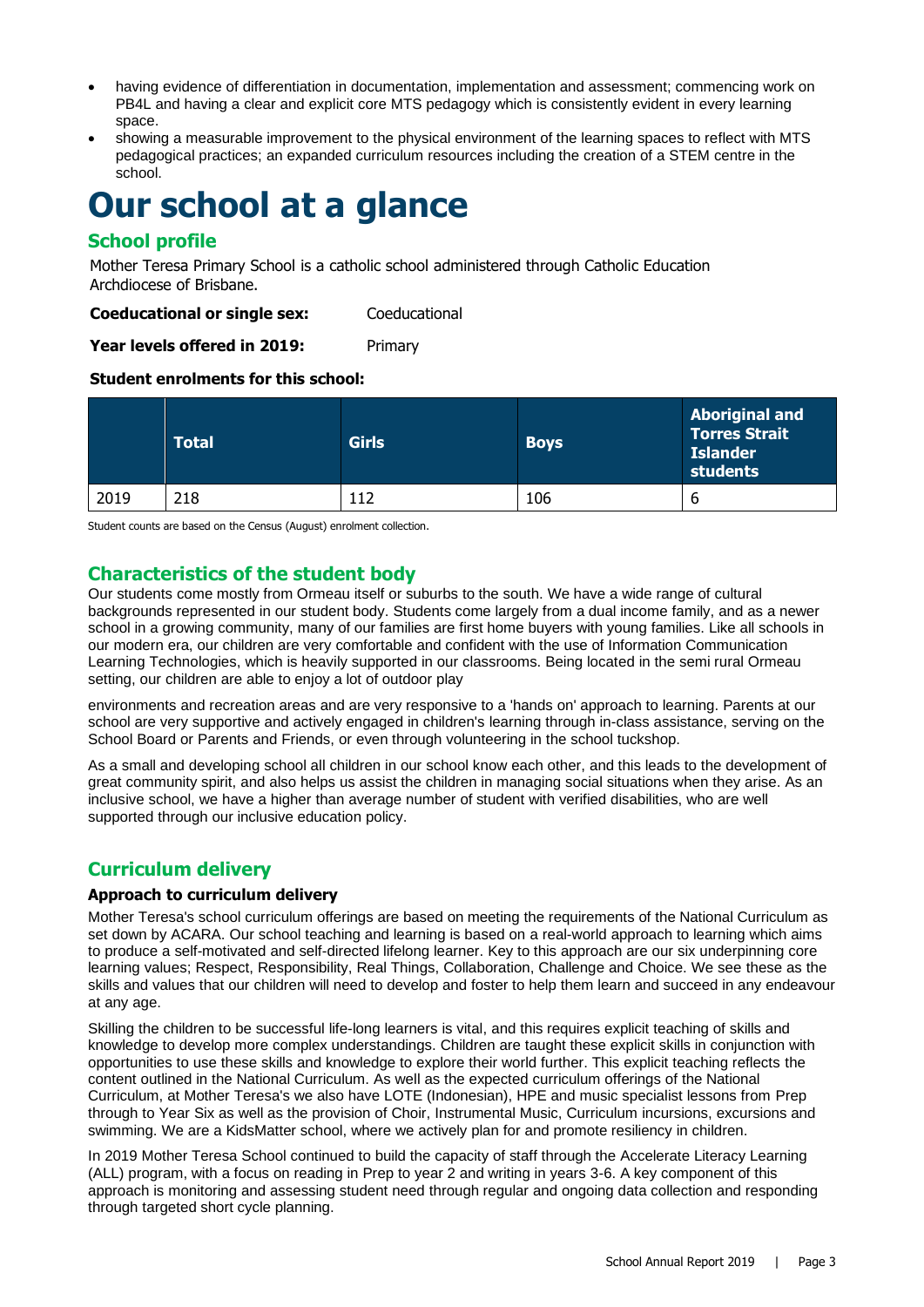#### **Co-curricular activities**

- **Swimming**
- After school activities such as Auskick, Netta Netball, Viva Soccer are hosted at different times throughout the year
- In 2018 we participated an interschool sports program for Years 4-6 in a local school cluster, which provided the children representative opportunities in basketball, soccer, softball and cricket.
- Chess Club including interschool chess competition and expert coaching (Gardiner Chess)
- **STEAM Challenges**
- Running Club takes place each Tuesday and Friday.
- **Minnie Vinnies**
- Opti-minds

#### **How information and communication technologies are used to assist learning**

In preparation for online NAPLAN in 2020, the school has positioned itself for a 1-1 digital device program which commenced in this year. Staff have undertaken professional development in incorporating digital technologies across all Key Learning Areas and make daily use of communication technologies to record and share their learning through BCE hosted programs such as SharePoint, OneNote, and Teams. Students can now access and continue classwork at home via access to the Student Portal.

#### **Social climate**

#### **Overview**

Mother Teresa is a KidsMatter school; we recognise that bullying is and will remain present in some form in a variety of contexts in all stages of life. We believe that isolation and punishment of the offender is not the complete answer, as it is impossible to shield all children in all contexts from some form of bullying, whether at school, at home or on the internet.

Our approach is to build resilience and skills in all our children to enable them to cope successfully with a wide range of influences, including bullying. We have embedded education in social and mental health into all aspects of our school life and offer programs and information regularly to our parent community to help them develop a more resilient child.

We also believe in assisting, rather than punishing the offender, through re-education and re-skilling offending students, though consequences of inappropriate behaviour are fully enforced. In 2019, Mother Teresa School will be focusing on Positive Behaviour for Learning and will be introducing the Zones of Regulation Program to assist children in becoming more self-aware and self-regulating of their behaviour.

The welfare and wellbeing of all students is closely monitored by the Learning Support Team which is comprised of the Support Teacher – Inclusive Education, Guidance Councillor and the Leadership Team.

#### **BCE Listens Survey - Parent satisfaction**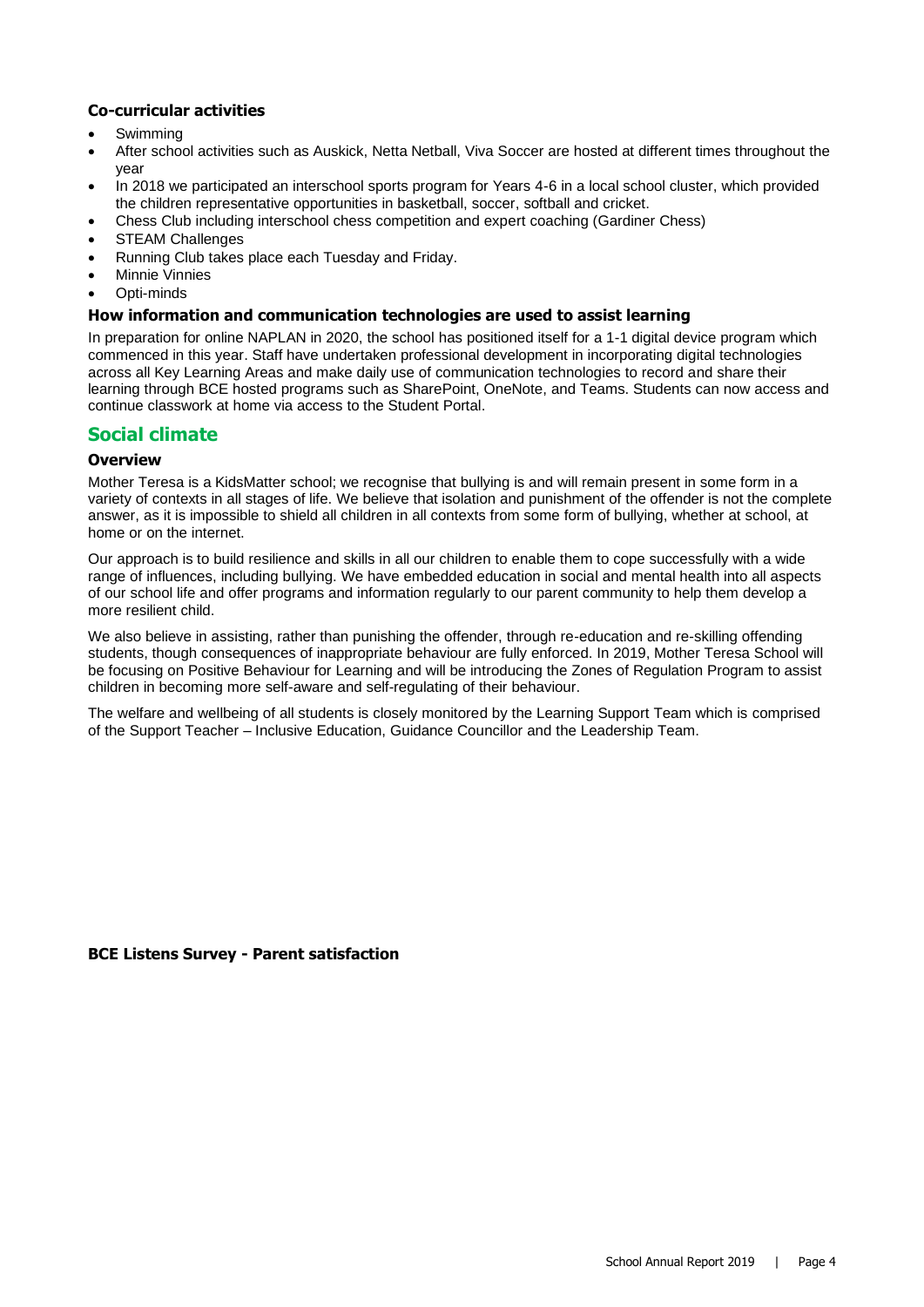| <b>Performance measure</b>                                                      |        |
|---------------------------------------------------------------------------------|--------|
| Percentage of parents/carers who agree# that:                                   | 2018   |
| This school helps my child to develop their relationship with God               | 100.0% |
| My child is encouraged to participate in spiritual and religious activities and |        |
| projects outside of the classroom                                               | 90.2%  |
| Religious Education at this school is comprehensive and engaging                | 94.4%  |
| I see school staff practising the values and beliefs of the school              | 100.0% |
| This school looks for ways to improve                                           | 87.2%  |
| The school is well managed                                                      | 85.4%  |
| My child is making good progress at this school                                 | 81.0%  |
| This school is a safe place for my child                                        | 95.2%  |
| This school helps students respect the needs of others                          | 95.2%  |
| Teachers and staff are caring and supportive                                    | 97.6%  |
| Teachers at this school expect my child to do their best                        | 97.7%  |
| Teachers and staff relate to students as individuals                            | 97.6%  |
| The teachers help my child to be responsible for their own learning             | 95.5%  |
| My child is motivated to learn at this school                                   | 95.5%  |
| I can talk to my child's teachers about my concerns                             | 97.6%  |
| This school offers me opportunities to get involved in my child's education     | 87.8%  |
| My child's learning needs are being met at this school                          | 83.3%  |
| I am happy with my decision to send my child to this school                     | 85.7%  |

#### **BCE Listens Survey - Student satisfaction**

| <b>Performance measure</b>                                                                                                      |       |
|---------------------------------------------------------------------------------------------------------------------------------|-------|
| Percentage of students who agree# that:                                                                                         | 2018  |
| At my school, I can express my beliefs                                                                                          | 81.4% |
| My school encourages all students to participate in spiritual and religious activities and<br>projects outside of the classroom | 93.0% |
| Religious Education at my school is interesting and engaging                                                                    | 67.4% |
| I see school staff practising the values and beliefs of my school                                                               | 78.0% |
| My school looks for ways to improve                                                                                             | 92.9% |
| Students at my school are encouraged to voice their concerns or complaints                                                      | 85.4% |
| Teachers treat students fairly at my school                                                                                     | 84.1% |
| Teachers recognise my efforts at school                                                                                         | 87.5% |
| I feel safe at school                                                                                                           | 88.4% |
| My school helps me to respect the needs of others                                                                               | 97.7% |
| I am happy to be at my school                                                                                                   | 79.1% |

#### **BCE Listens Survey - Staff satisfaction**

| <b>Performance measure</b>                                                                                                      |        |
|---------------------------------------------------------------------------------------------------------------------------------|--------|
| Percentage of staff who agree# that:                                                                                            | 2018   |
| This school helps me to develop my relationship with God                                                                        | 86.2%  |
| My school encourages all students to participate in spiritual and religious activities and<br>projects outside of the classroom | 83.3%  |
| Religious Education at this school is comprehensive and engaging                                                                | 89.3%  |
| I see school staff practising the values and beliefs of this school                                                             | 96.7%  |
| This school is well managed                                                                                                     | 93.3%  |
| My concerns are taken seriously by the school                                                                                   | 96.7%  |
| This school is a safe place to work                                                                                             | 100.0% |
| This school has an inclusive culture                                                                                            | 100.0% |
| This school has a culture of striving for excellence                                                                            | 100.0% |
| All my students know I have high expectations of them                                                                           | 100.0% |
| I am proud to be a member of this school                                                                                        | 100.0% |
| Overall, I am happy with my decision to work at this school                                                                     | 96.7%  |

# 'Agree' represents the percentage of respondents who Somewhat Agree, Agree or Strongly Agree with the statement.

DW = Data withheld to ensure confidentiality.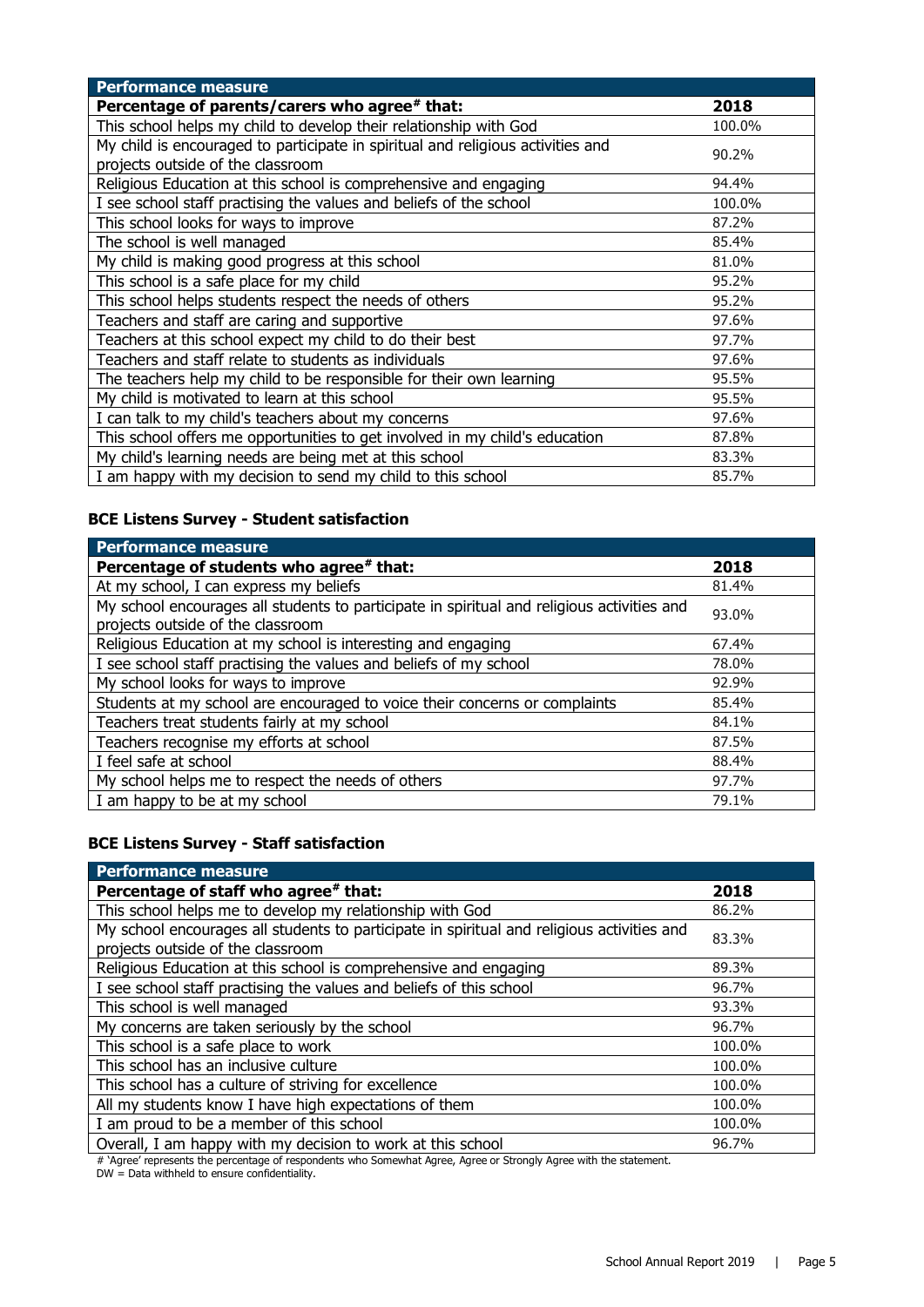#### **Family and community engagement**

Our belief is that parents are the first and foremost educators of their children, and a positive partnership must be formed if success is to follow. Parents are given numerous opportunities to be involved in all aspects of the school, including, but not limited to:

- Membership of the School Board
- Serving on the Parents and Friends Association
- Assistance in class (reading, craft etc.)
- Participation in sports days and cultural events
- Attendance at working bees
- Parent teacher interviews
- Invitations to contribute to class blogs, twitter accounts
- Attendance at Celebrations of Learning, school liturgies, assemblies etc.

We have established positive partnerships with surrounding early childhood centres through the sharing of facilities, professional learning and community information sessions, which has seen a positive response in terms of enrolment enquiries. There are established and positive pathways to secondary schools through partnerships with Trinity College, Beenleigh and Assisi Catholic College in Upper Coomera.

#### **Environmental footprint**

#### **Reducing the school's environmental footprint**

This is the first year of reporting on the school's electricity usage. Responsible energy usage supports the school's efforts towards a living response to Pope Francis' Encyclical Laudato Si' Care for our Common Home.

Mother Teresa makes use of solar panels installed on the main admin building to reduce the use of electricity taken from the grid and to increase as much as possible the use of renewable energy. The school has been set up so that electricity is saved by having automatic systems that turn off lights and electricals in the evening.

Through the specific design of the buildings, all classrooms and rooms have temperatures regulated by use of specifically designed windows to all for cross ventilation and/or to trap in warmth as needed. As such there are no air-conditioning requirements at this time which in turn reduces the schools environmental footprint. Regular supervision and monitoring of all utility bills ensures that Mother Teresa does not over use resources or energy services due to faults, misuse or excessive use.

| <b>Environmental footprint indicators</b> |                           |  |  |
|-------------------------------------------|---------------------------|--|--|
| l Years                                   | <b>Electricity</b><br>kWh |  |  |
| 2019                                      | 47248                     |  |  |

#### **School funding**

#### **School income broken down by funding source**

School income, reported by financial year accounting cycle using standardized national methodologies and broken down by funding source is available via the [My School](http://www.myschool.edu.au/) website.

#### **How to access our income details**

- 1. Click on the My School link <http://www.myschool.edu.au/>.
- 2. Enter the school name or suburb of the school you wish to search.

| Find a school                   |              |                    |              | <b>Search website</b> |              |
|---------------------------------|--------------|--------------------|--------------|-----------------------|--------------|
| Search by school name or suburb |              |                    |              |                       | Go           |
| <b>School sector</b>            | $\checkmark$ | <b>School type</b> | $\checkmark$ | <b>State</b>          | $\checkmark$ |

3. Click on 'View School Profile' of the appropriate school to access the school's profile.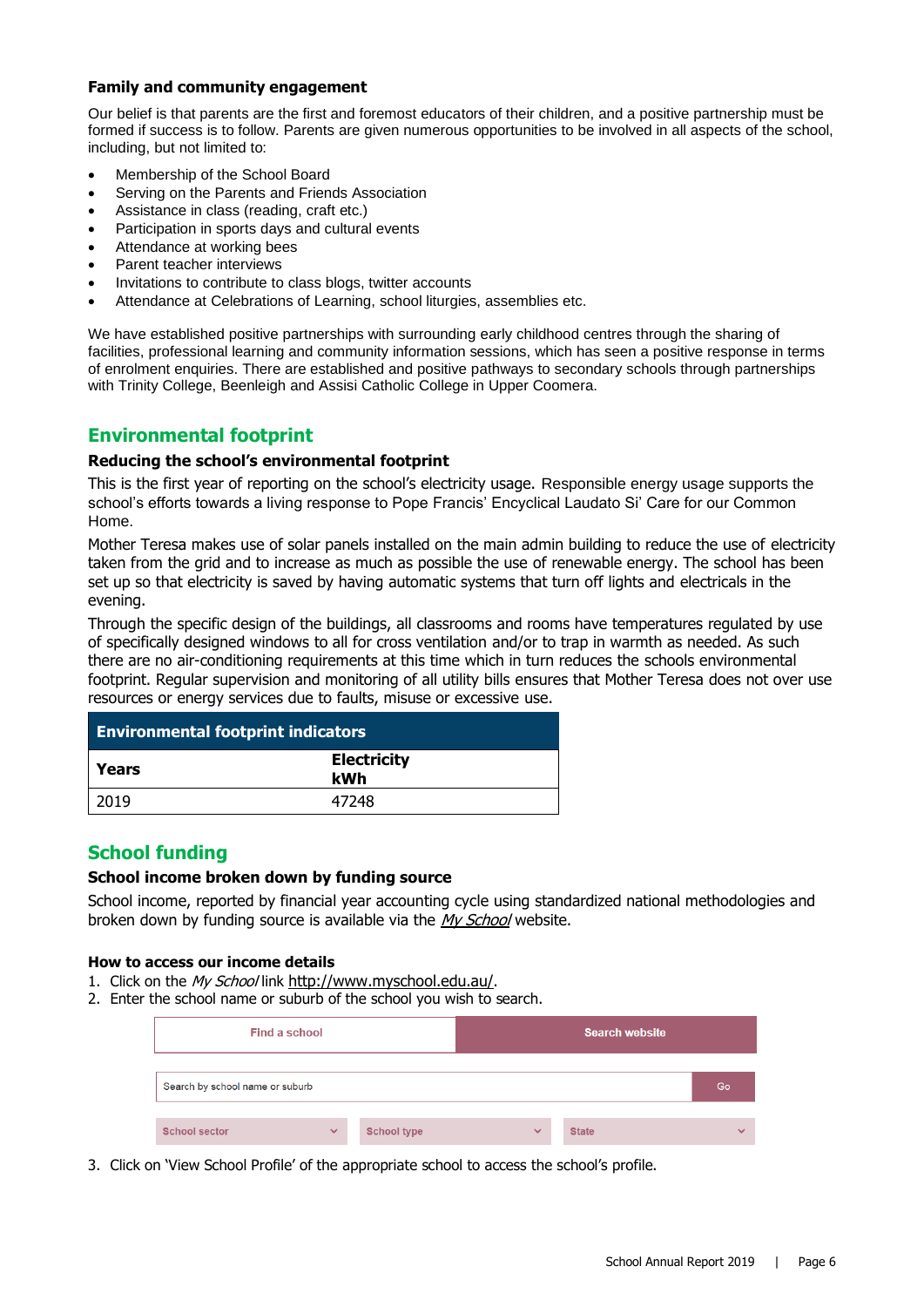

4. Click on 'Finances' and select the appropriate year to view the school financial information.

| School profile | NAPLAN <sup>1</sup> | LAttendance | Finances | VET in schools | Senior secondary | Schools map |
|----------------|---------------------|-------------|----------|----------------|------------------|-------------|
|                |                     |             |          |                |                  |             |

Note: If you are unable to access the internet, please contact the school for a hard copy of the school's financial information.

# **Our staff profile**

#### **Workforce composition**

| <b>Description</b>           | Teaching Staff | <b>Non-Teaching Staff</b> |
|------------------------------|----------------|---------------------------|
| Headcount                    | 19             |                           |
| <b>Full-time Equivalents</b> | 16.8           | -9.2                      |

#### **Qualifications of all teachers\***

Mother Teresa has 11 classroom teachers with the highest level of qualification being a Masters for three of the teaching staff. All other teaching staff have a Bachelor degree. The leadership team consists of the Principal (Masters), Assistant Principal– Religious Education (Masters) and Primary Learning Leader (Bachelor)

| <b>Highest level of qualification</b>             | Number of classroom teachers and school<br>leaders at the school |
|---------------------------------------------------|------------------------------------------------------------------|
| Doctorate                                         |                                                                  |
| Masters                                           |                                                                  |
| Graduate diploma etc.**                           | 4                                                                |
| Bachelor degree                                   | 10                                                               |
| <b>Diploma</b>                                    |                                                                  |
| Certificate                                       |                                                                  |
| <b>WTennister of Construction Coloral Leaders</b> |                                                                  |

\*Teaching staff includes School Leaders

\*\*Graduate diploma etc. includes graduate diploma, bachelor honours degree, and graduate certificate.

#### **Professional development**

#### **Expenditure on and teacher participation in professional development**

The total funds expended on teacher professional development in 2019 were **\$11998**

#### **The major professional development initiatives are as follows:**

- Building teacher capacity in the correct deployment of the Model of Pedagogy
- The effective use of the team-teaching mode of delivery
- The effective and expected literacy practices
- Data development and management for student learning and growth
- Teacher release for supported and collaborative short cycle planning in English and Religious Education
- Staff development in understanding and meeting the requirements of the NCCD
- Professional Parlay

**Average staff attendance**

The proportion of the teaching staff involved in professional development activities during 2019 was 100%.

#### **Staff attendance and retention**

| <b>Description</b>                                                    |       |
|-----------------------------------------------------------------------|-------|
| Staff attendance for permanent and temporary staff and school leaders | 96 ጸ% |

#### **Proportion of staff retained from the previous school year.**

From the end of the previous school year, 81% of staff was retained by the school for the entire 2019.